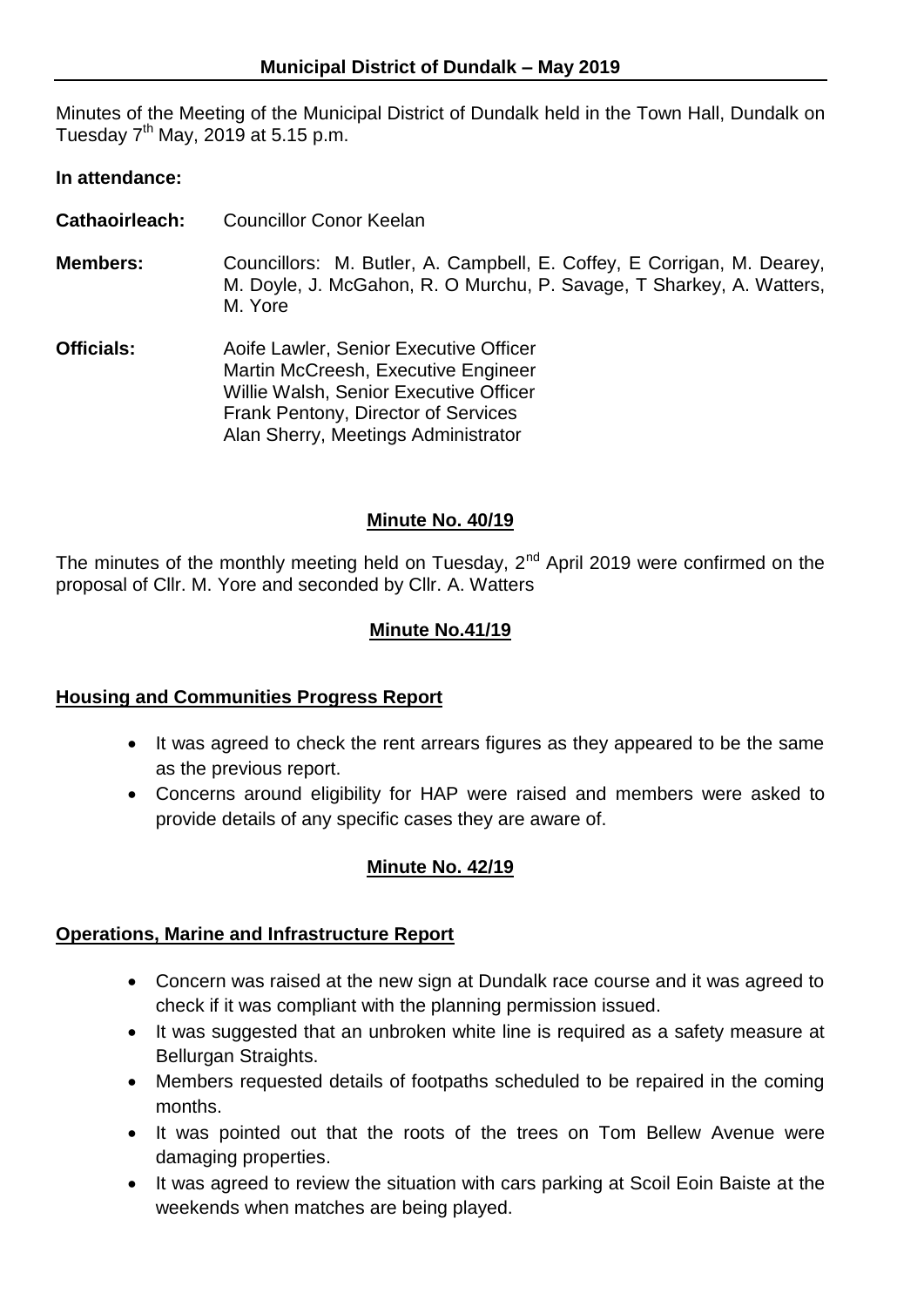- It was agreed to review the timing of the pedestrian crossing at the Home Bakery and the need to repaint the road markings was also highlighted.
- The need for the Council to assist community groups undertaking grass cutting with insurance costs was raised.

# **Minute No. 43/19**

## **Dundalk Allocation of Community Grants**

**Proposed by Cllr. M. Butler Seconded by Cllr. M. Yore And resolved**

To approve the members Allocation of Community Grants (No. 38) as circulated with the agenda.

## **Minute No. 44/19**

### **Notice of Motion:**

| <b>Proposed by:</b> | Cllr. M. Dearey |
|---------------------|-----------------|
| Seconded by:        | Cllr. M. Butler |

"That a Public Transport Forum be established and a Public and active transport strategy be developed without delay".

### **Reply:**

**The establishment of a Local Public Transport Partnership (LPTP) was one of the recommendations of the Dundalk Town Council's bid to the Dept of Transports National Sustainable Travel Areas Competition in 2010.**

**The initial role of the LPTP was to commission an independent service review of local bus operations.**

**Unfortunately, the Council were unsuccessful in its bid and there is no provision in this year's Budget to finance the proposal**.

**Members agreed the motion.**